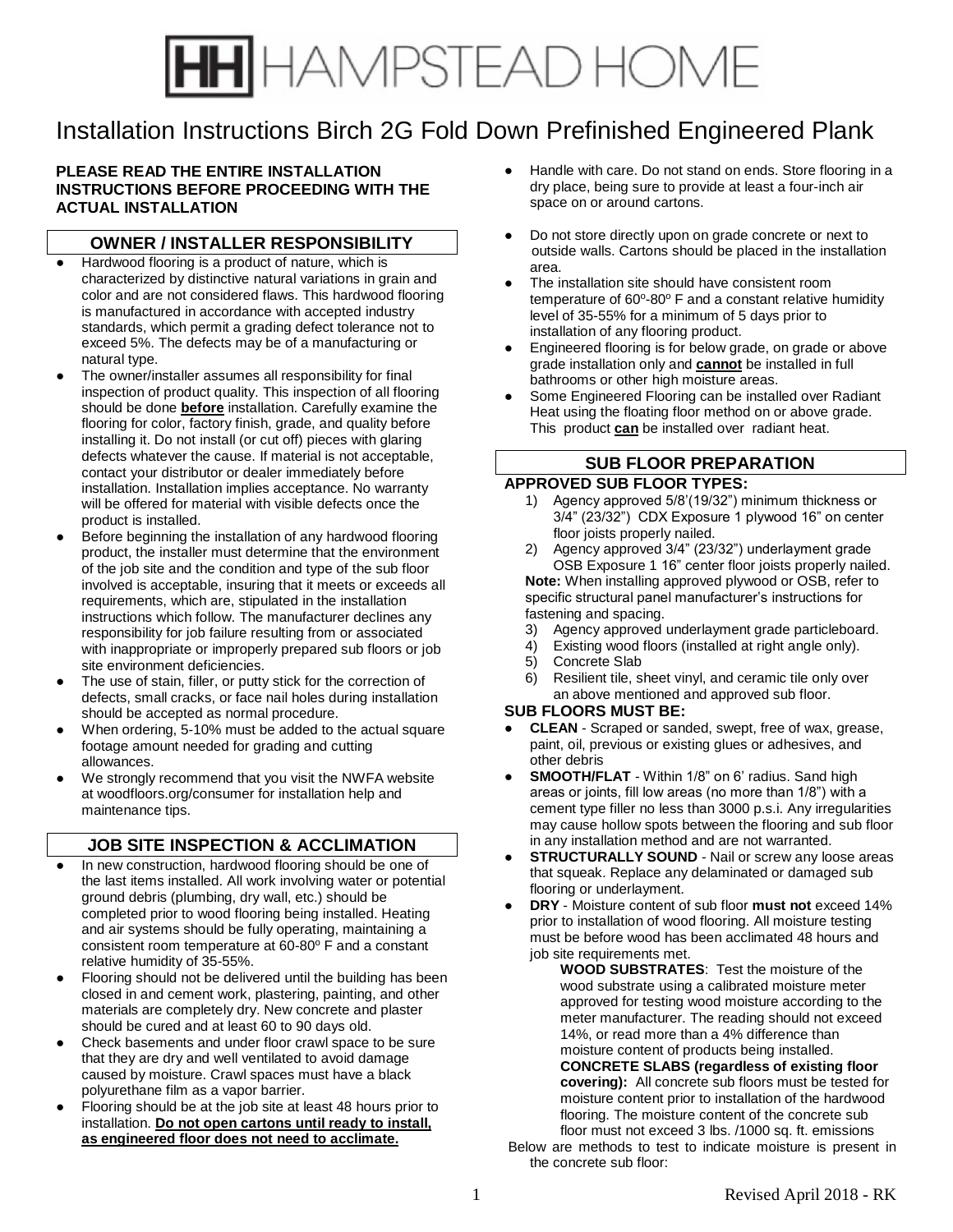# HH HAMPSTEAD HOME

# Installation Instructions Birch 2G Fold Down Prefinished Engineered Plank

- 1) Use an approved calibrated concrete moisture meter (such as Delmhorst Moisture Meter Model G or Tramex Concrete Encounter) as a preliminary measurement for moisture. Follow manufacturer's specific calibration requirements.
- 2) Perform a polyfilm test. Tape down 2' x 2' polyfilm squares (a clear garbage bag or plastic drop cloth will do) in several places on the floor. Wait 24-48 hours, and then check for the appearance of condensation on the inside of the bag or plastic for a darkening on the concrete sub floor. Either occurrence signals the likely presence of excess moisture, requiring a mandatory calcium chloride test.
- 3) Once you have determined the moisture content and that moisture is present a calcium chloride and pH alkalinity test **must** be performed to determine the moisture emissions through the concrete slab of the moisture and alkalinity in the concrete floor.
	- Perform a calcium chloride test according to the manufacturer's instructions. The maximum acceptable reading is 3-lbs. /24 hours/1000 sq. ft. for moisture emissions.
	- Perform a pH alkalinity test according to the manufacturer's instructions. A pH reading of 6-9 on a pH number scale of 1-14 is acceptable.
	- If the test results exceed this number the concrete slab should be sealed with appropriate sealers to correct those emissions as per the manufacturer's recommendations.
- **Note:** If excessive moisture is present or anticipated, use a moisture retardant system of inexpensive sheet vinyl/slip sheet to reduce vapor intrusion.
- **Note**: If a sub floor has been flooded or rained upon, it may not be suitable to install flooring.

### **INSTALLATION on WOOD SUBSTRATE:**

**Note:** Do not use the staple or nail down installation method on underlayment grade particleboard

Sub floor should be constructed of 5/8"(19/32") or thicker plywood or 3/4"(23/32") OSB when installing directly over minimum 2 x 10 floor joists 16" on center. For up to 19.2" on center 3/4"(23/32") plywood or OSB should be used. For 19.2" to 24" on center 7/8" plywood or OSB should be used. Structural Panels must be installed sealed side down. Plywood sheets should be laid with grained outer plies at right angles to joists; adjacent rows staggered four feet and nailed every 6" along each joist with 7D or larger nails. When installing directly over old wood or strip floor, sand any high spots, re-nail old floor to eliminate squeaks or loose boards, and install new planks at right angle (perpendicular) to the old floor, or overlay old floor with 1/4" plywood underlayment. Make sure subfloor is level as squeaking and popping are not considered a manufacturing defect and therefore not covered under the warranty. Leave a 1/8" gap at the edges and nail with 7D or larger nails every 6" at the edges and every 12" in both directions and through the interior of each sheet of plywood. Edge swell should be flattened. The moisture content of the wood or plywood should not exceed 14%.

## **INSTALLATION on CONCRETE SLABS:**

All concrete sub floors should be tested for moisture content. New concrete slabs require a minimum of 60 days curing time before installation. Concrete sub floors must be free of existing adhesives, grease, oil, dirt, and curing compound. These may

be removed chemically or mechanically, but do not do not use a solvent based stripper. The residual solvents can prohibit satisfactory bond of floor adhesives, the concrete, and the flooring. To ensure a lasting bond make sure the perimeter of the foundation has adequate drainage and vapor barrier. Apply a liquid based moisture vapor barrier coating to the subfloor. Over concrete use only concrete moisture sealer systems that are specifically designed for moisture suppression and adhesive bonding properties. Follow manufacturer's guidelines and recommendations. The underlying floor must be permanently dry and protected against moisture.

If this requirement is not met, the planks can swell, shrink and warp and may void the warranty.

**Note: LIGHTWEIGHT CONCRETE:** Lightweight concrete has a dry density of 100 pounds or less per cubic foot and is only suitable for engineered wood floors when using the floating installation method. Many products have been developed as self-leveling toppings or floor underlayment. These include cellular concrete, resin reinforced cementations, underlayments and gypsum-base materials. Although some of these products may have the necessary qualifications of underlayment for wood flooring installation, others do not. To test for lightweight concrete, scrape a coin or key across the surface of the sub-floor. If the surface powders easily or has a dry density of 100 pounds or less per cubic foot, use only the floating installation method.

## **INSTALLATION on SUB-FLOORS OTHER THAN WOOD OR CONCRETE**:

Do not install over carpets.

**Note**: Perimeter glued resilient vinyl and rubber tiles are unacceptable underlayments and must be removed.

Terrazzo, marble, tile and any other hard surfaces that are well bonded to sub floor, dry, structurally sound and level, as described above, are suitable as a sub floor for this engineered hardwood flooring installation. As above, the surface must be sound, tight, and free of paint, oil, existing adhesives, sealers, wax, grease, and dirt. Terrazzo, marble and ceramic tile must be scuffed to assure adhesion.

The flooring can be glued or floated directly over full spread permanently bonded acoustical cork. Density should be 11.4 lb. / cubic ft. and installed according to cork manufacturer's recommendations. Do not use foam underlayment when using the floating method over cork.

**WARNING!** Do not sand existing resilient tile, sheet flooring, backing, or felt linings. These products may contain asbestos fibers that are not readily identifiable. Inhalation of asbestos dust can cause asbestosis or other serious bodily harm. Check with local, state, and federal laws for handling hazardous material before attempting the removal of these floors.

## **INSTALLATION OVER RADIANT HEAT SUBFLOORS**:

This product is approved for installation over radiant heat applications.

## **JOB SITE PREPARATION**

Verify floor is level and structurally sound. Repair as needed. Sub floor irregularities may cause any wood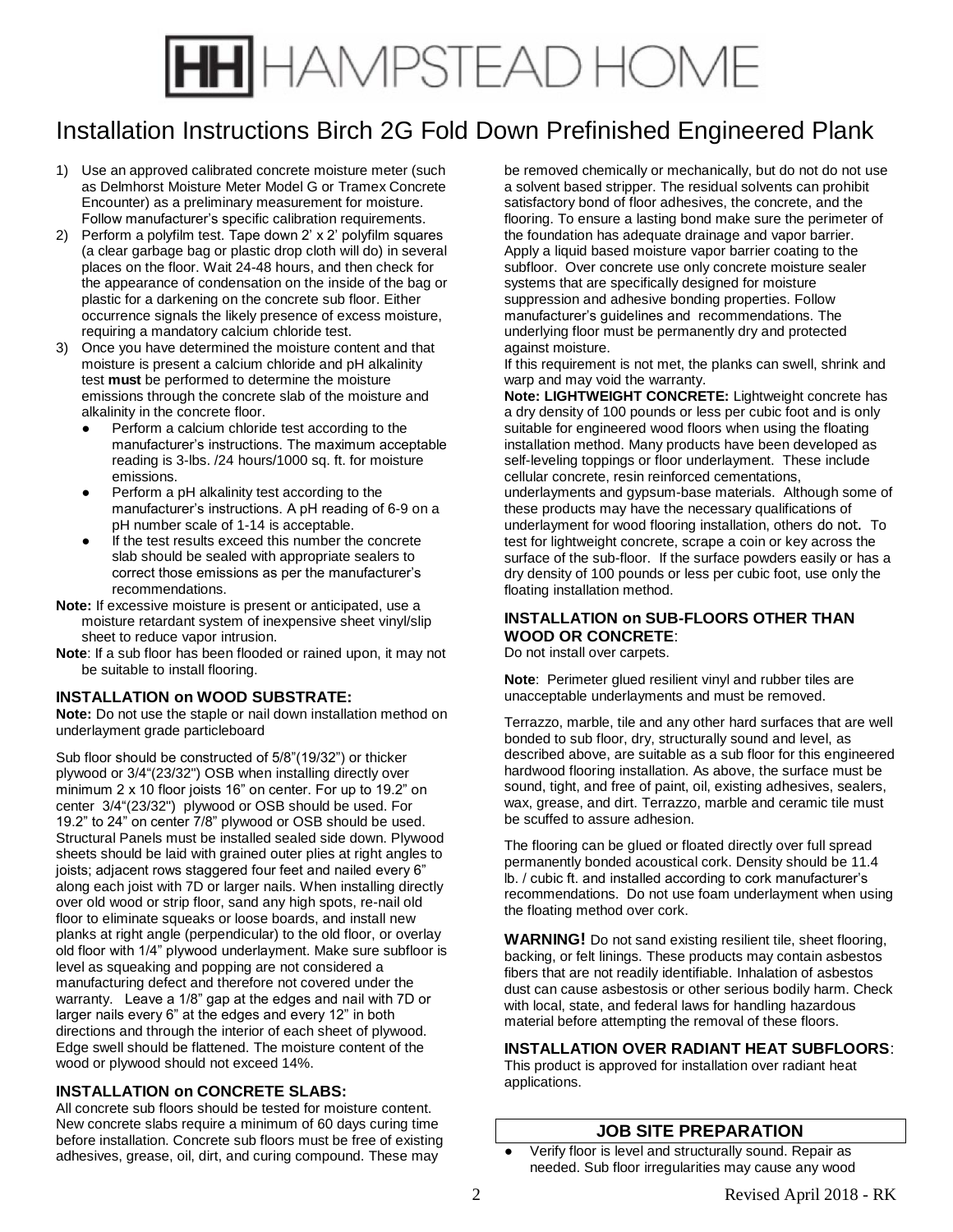

## Installation Instructions Birch 2G Fold Down Prefinished Engineered Plank

flooring installation to develop hollow spots between the flooring and the sub floor. These are not the result of any manufacturing defect.

- Undercut door casings
- Remove any existing wall base, shoe molding, quarter round or doorway thresholds
- Regardless of the installation method all floors should be racked.

## **FLOATING FLOOR INSTALLATION**

### **REQUIRED TOOLS AND ACCESSORIES**

- Tape Measure
- Moisture Meter (wood / concrete)
- Mallet (light colored)
- Circular or Hand Saw
- Miter or Table Saw
- Drill with 1/16" bit
- Tapping Block
- Chalk Line and Chalk
- Hammer
- Safety Equipment (Goggles & Mask)
- Utility Knife
- 3/8 "or 1/2" Spacers
- Hardwood Flooring Cleaner
- Broom
- Foam Underlayment
- 6 mil polyethylene film
- Clear Packing Tape

When installed using the floating installation method all sub floors should be covered with either a 3 in 1 Underlayment or an approved 1/8" thick closed cell foam underlayment following th e instructions inside the packaging. When using a 1/8" thick closed cell foam underlayment over a concrete sub floor, you must also use a 6 or 8 mil polyethylene film which acts as a vapor barrier.

All engineered products when installed using the floating installation method, can be installed below grade, on grade and above grade..However the following instructions must be followed for below grade installation.

The concrete slab should be sealed or painted with a good concrete sealer. Then the 3 in1 Underlayment or the 6 mil poly film should be installed with ends butted together and taped with a clear 2" packaging tape to prevent any moisture from coming up through the seams. The 3 in 1 underlayment or 6 mil poly film should be lapped up the wall 4" all the way around the room. This can be trimmed off after moldings are installed. If you are using the 3 in1 underlayment, you are ready to begin the installation. However, if you have used the 6 mil poly film, roll out on top of the 6 mil poly film a 1/8" thick closed cell foam, butting the edges but not overlapping.

## **IMPORTANT: DO NOT INSTALL CABINETS OR WALLS ON TOP OF THE FLOORING WHEN USING THE FLOATING INSTALLATION METHOD.**

## **Step 1: GETTING STARTED**

**Important:** The flooring should be installed from several cartons at the same time to insure proper color, grain, and shade mix.

Before starting, first measure the width of the room, and then divide the room's width by the width of the plank. If this means that the last row of planks will be narrower than 2", then you will need to cut the first row of planks to make it narrower. Cut in such a way that both rows of planks (the first and last to be installed in the room) will have the same approximate width for an overall continuous look. See installing the last row.

**Note:** To cut the boards, always saw with the teeth cutting down into the face or top of the board**.** Cutting from the top down helps protect the surface.

- The planks install easily without glue. Simply attach the tongue on one plank to the groove side on another plank and the planks will lock snugly together.
- Begin the installation of the planks in the left hand corner of the room with the long direction parallel to the incoming sunlight source or to the longest wall of the room (if this is possible). Be sure to install the first row of boards with the tongue side facing the wall.

**Note:** Slightly bowed boards can be installed and are not considered defective.

Use 3/8" or 1/2" expansion spacers (depending on the thickness of the flooring) to provide a gap for the seasonal expansion of the flooring along the walls of the entire room. Always place expansion spacers against the wall where the two boards meet. This will make maintaining a good square easier.

**Note:** Larger rooms require additional expansion space. Add 1/16" to the width of the spacers for every 3' the room extends beyond 25'. Dimensions exceeding 40' require the use of a t-molding for expansion.

## **Step 2: POSITION THE FIRST ROW**

• Begin installing the first row by laying a plank flat over the underlayment.



- With the tongue side facing the wall align the end of the second plank with the first and lock the end joints together by pushing it straight down on top of the first plank.
- Lock the ends of the planks together until the first row is finished. Cut the last board in the row to the necessary length. If leftover plank is 12" or longer use it to begin the next row or use a shorter length board from the box.

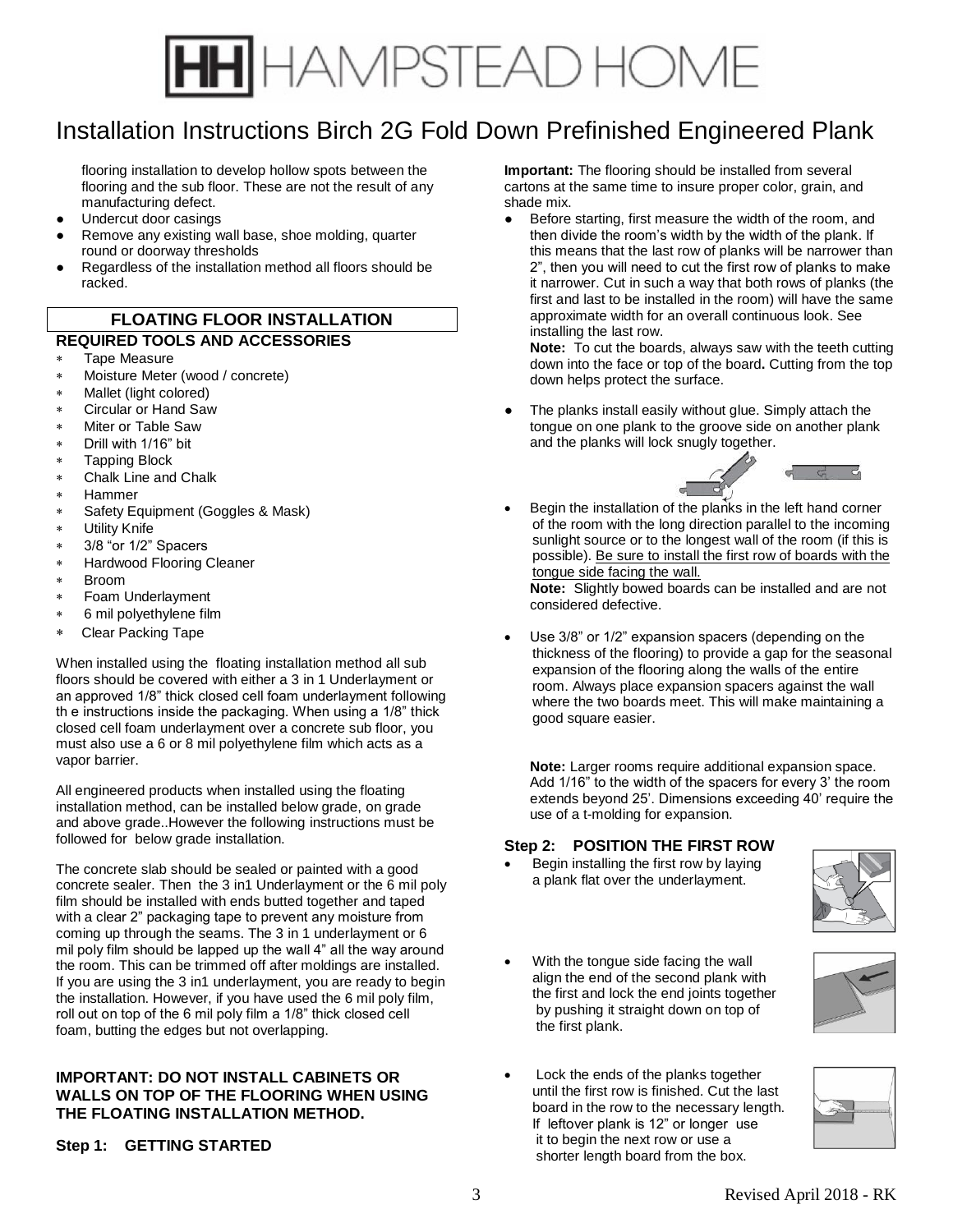# IAMPSTEAD HOME

# Installation Instructions Birch 2G Fold Down Prefinished Engineered Plank

• If the starting wall is out of square, it will be necessary to scribe the first row to match the wall, allowing the opposite side if the row to present a true square base for the rest of the floor. Then the first row is complete, you must have a straight, even base established.

## **Step 3: INSTALLING THE REST OF THE FLOOR**

• Always stagger 12" between the end joints of adjacent plank rows. The end joints should not repeat visually across the installed floor and avoid "H" patterns.



- After installing the first row of planks, Line up the first plank of the second row so the outside end is even with the outside end of the first plank of the first row.
- Lock the long side of the second row plank onto the plank on the first row by inserting the tongue of the second plank into the groove on the first plank while holding the plank at a 45 degree angle from the floor. Press the second plank down flat and the tongue will lock firmly into place.



- After locking in place, lay the remaining planks in the row by first locking the long side in place and then tapping the end of the plank to slide firmly into place at its end.
- The planks cannot be forced together. If they are not lying flat then they will not align properly during locking. If this occurs begin again insuring the edges of both planks meet evenly while applying equal pressure while rotating the plank.
- Once the third row has been clicked into place check for a tight fit on sides and ends and that the spacers are in place.
- To install the rest of the flooring, continue placing the boards from left to right, plank by plank, and row by row.



Under doorjambs or toe kicks of cabinets there is not enough clearance to achieve the 45 angle necessary to engage the sides. The tongue portion of the sides should be cut away using a wood chisel and the boards glued together using high quality white wood (PVAC) glue. Remove any excess glue with a damp cloth.





• To disengage the planks lift the long side to a 45 degree angle and remove. Slide the ends in opposite directions to disengage. Do not pull upwards to disengage the short ends so as not to break them.



## **Step 4: INSTALLING THE LAST ROW**

Most often the entire length of the last row will need to be cut so that it is narrow enough to fit the remaining space. When this occurs, follow this simple procedure:

- Lay a row of boards with the tongue toward the wall, directly on top of the last row installed.
- Take a full width scrap piece of the product that is being installed with the face down and the tongue side against the wall. Use 3/8" or 1/2" spacers against the wall to ensure the proper expansion space.
- Draw a line along the row moving down the wall. The resulting line gives the proper width for the last row which, when cut, can then be wedged into place using the pull bar.

## **Step 5: FINISHING THE FLOOR**

- The use of putty to cover small cracks or face nails holes should be considered normal in hardwood flooring installations.
- Make sure when the installation is complete that the expansion spacers are removed and the expansion space is covered with the appropriate molding such as base board and 1/4 round or shoe molding. Do not nail moldings into the floor but nail into the wall.
- Vacuum the floor thoroughly using the soft brush attachment or dust mop to remove any dirt and debris.
- Use a quality Hardwood Flooring cleaner to finish the floor. We suggest Bona Swedish Formula Hardwood Cleaner.
- If the floor is to be covered do not use plastic use a breathable material such as cardboard or kraft paper.
- Damp mopping, cleaning, furniture or heavy objects can be put back into place immediately after installtion.

## **GLUE DOWN INSTALLATION METHOD REQUIRED TOOLS AND ACCESSORIES**

- $3/16$ " x  $5/32$ " deep v notch or  $1/4$ " x  $1/4$ " x  $3/16$ " square notch trowel. Follow adhesive manufacturers' guidelines.
- **High Quality Urethane Adhesive**
- Concrete Sealer
- Moisture Meter (wood & concrete)
- Mallet (light colored)
- **Hammer**
- Circular or Hand Saw
- Utility Knife
- Miter or Table Saw
- Prv Bar
- Drill with 1/16" bit
- 6-8 d screw shank nails
- Chalk Line and Chalk
- Tape Measure
- Safety Equipment (Goggles & Mask)
- Nail Punch
- **Broom**
- Hardwood Flooring Cleaner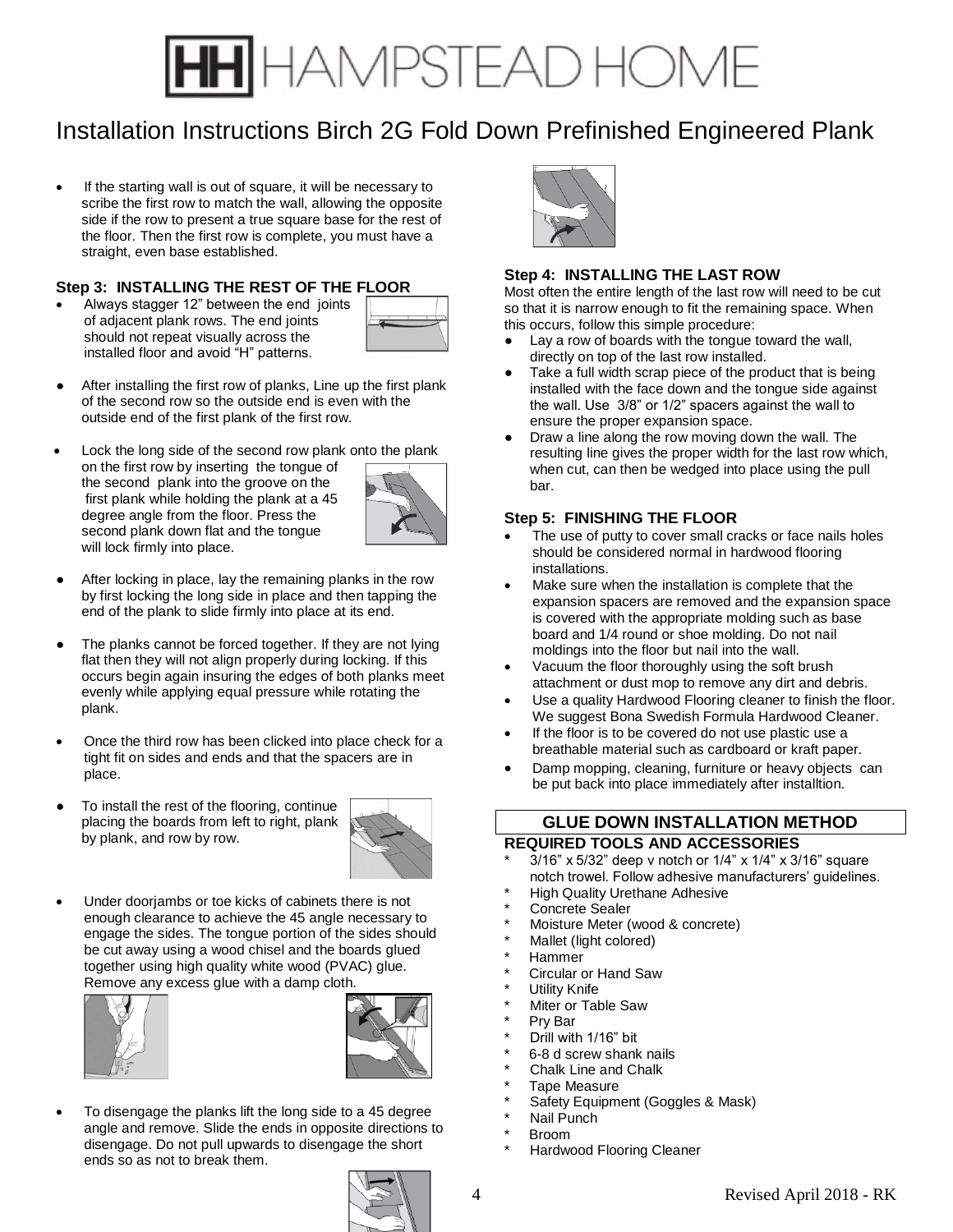# IAMPSTEAD HOME

# Installation Instructions Birch 2G Fold Down Prefinished Engineered Plank

**APPROVED SUB FLOOR**: The flooring can be glued directly to a concrete subfloor. Apply a liquid based moisture vapor barrier coating to the subfloor. On concrete subfloors use only a concrete moisture sealer system that is specifically designed for moisture subpression and adhesive bonding properties.The subfloor must be permanetly dry and protected against moisture.

All engineered products when installed using the glue down method, can be installed on grade or above grade.However the following instructions must be followed.

## **Step 1: GETTING STARTED**

**Important:** The flooring should be installed from several cartons at the same time to insure proper color, grain, and shade mix.

Before starting, first measure the width of the room, and then divide the room's width by the width of the plank. If this means that the last row of planks will be narrower than 2", then you will need to cut the first row of planks to make it narrower. Cut in such a way that both rows of planks (the first and last to be installed in the room) will have the same approximate width for an overall continuous look. See installing the last row.

**Note:** To cut the boards, always saw with the teeth cutting down into the face or top of the board**.** Cutting from the top down helps protect the surface.

The planks install easily without glue. Simply attach the tongue on one plank to the groove side on another plank and the planks will lock snugly together.



• Begin the installation of the planks in the left hand corner of the room with the long direction parallel to the incoming sunlight source or to the longest wall of the room (if this is possible). Be sure to install the first row of boards with the tongue side facing the wall.

**Note:** Slightly bowed boards can be installed and are not considered defective.

Use 3/8" or 1/2" expansion spacers (depending on the thickness of the flooring) to provide a gap for the seasonal expansion of the flooring along the walls of the entire room. Always place expansion spacers against the wall where the two boards meet. This will make maintaining a good square easier.

**Note:** Larger rooms require additional expansion space. Add 1/16" to the width of the spacers for every 3' the room extends beyond 25'. Dimensions exceeding 40' require the use of a t-molding for expansion.

### **Step 2: SPREADING THE ADHESIVE**

Urethane adhesive is the only reccomended adhesive.

- $\bullet$  Hold the trowel at a 45°-60° angle and spread adhesive onto an area no larger than 30-40 square feet at one time and at a spread rate of 40-60 square feet per gallon.
- After spreading, allow adhesive to flash off for 30-45 minutes before installing wood flooring. Maximum available working time is 45-50 minutes. (Colder temperatures or high humidity will extend times and warmer temperatures or low humidity will shorten times.)
- Do not install the flooring after adhesive dries. Test by touching adhesive. If not readily transferred to finger, adhesive is already dried. If adhesive has dried, remove adhesive and apply new material. Periodically check flooring to confirm 100% adhesive transfer. It is not rquire but suggested that Within one hour of setting wood, roll the installation with a 100-150 lb. roller to promote good contact with the adhesive.
- **●** Always refer to the specific instructions on the hardwood flooring adhesive label.

## **Step 3: POSITION THE FIRST ROW**

• Install the flooring parallel to the longest outside (exterior) wall in the room. Measure out from the wall on the door side of the room in two places 10 1/2" for 5" wide products. Mark and snap a chalk line across the two marks.

**For wood sub floors:** If you are working on a wood type sub floor, use small finishing nails to hold the first row in place. Fill nail holes with filler to blend with your flooring. **For concrete sub floors:** If you are working on a concrete sub floor, take a piece of 1" x 2" x 8' board and using 1" concrete nails, nail the board onto the dry side of your chalk line.

This will hold your first row of starter boards in place.. The area between the chalk line and the wall is the working area a**n**d will be the last to be installed.

After the adhesive has been spread following Step 2, begin installing the first row by paying a plank flat over the adhesive. Install the piece of flooring with the groove towards you and the tongue facing the opposite wall. Line up the groove of the flooring with the chalk line then press the flooring into the adhesive. Begin installing the

first row by laying a plank flat over the adhesive.

With the tongue side facing the wall align the end of the second plank with the first and lock the end joints together by pushing it straight down on top of the first plank.



• Working from left to right, lay the next board and continue working towards the right until you need to cut a piece to complete the first row. Measure the size you need to lock the ends of the planks together until the first row is finished.



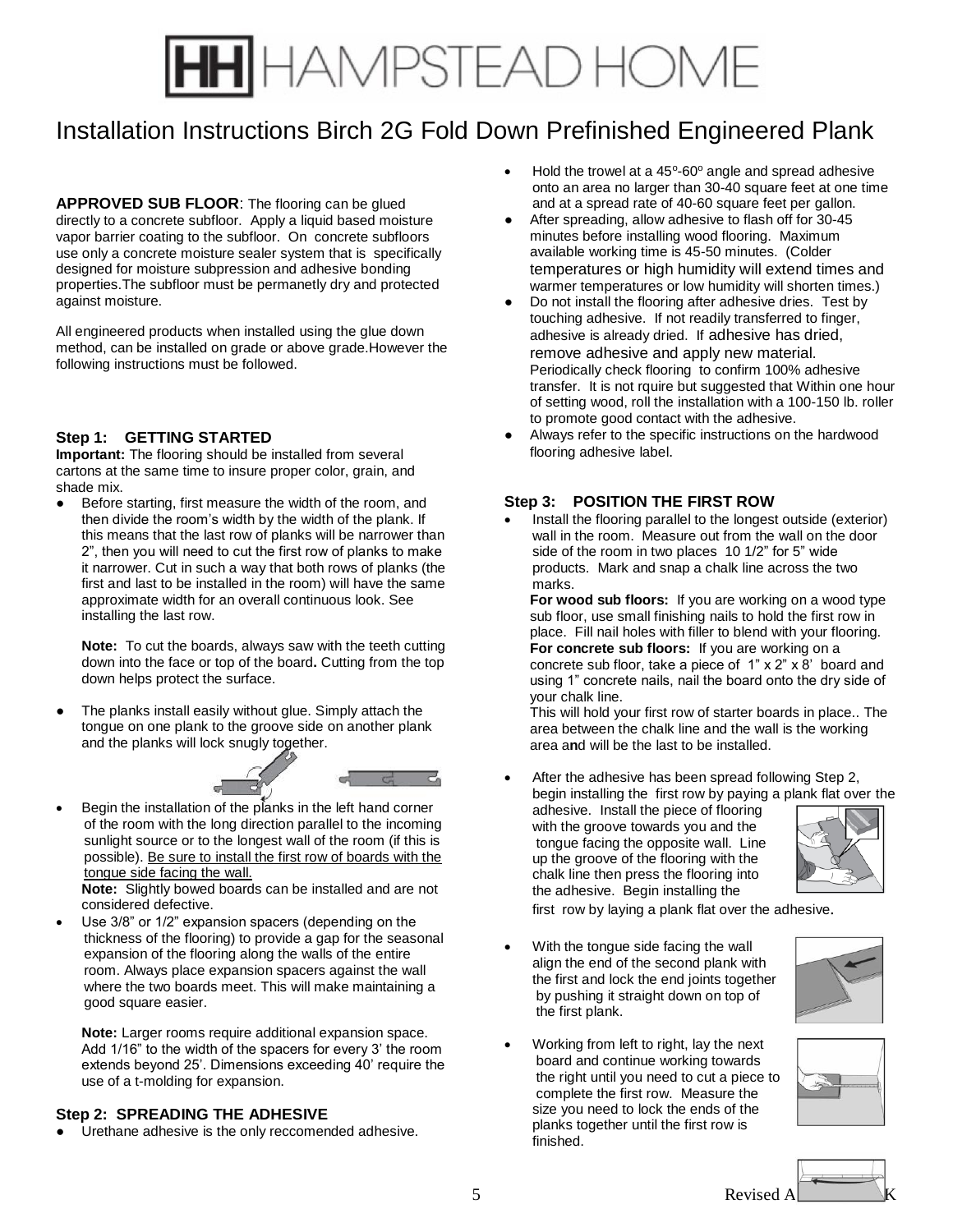# IAMPSTEAD HOME

# Installation Instructions Birch 2G Fold Down Prefinished Engineered Plank

Cut the last board in the row to the necessary length. If leftover plank is 12" or longer use it to begin the next row or use a shorter length board from the box.

If the starting wall is out of square, it will be necessary to scribe the first row to match the wall, allowing the opposite side if the row to present a true square base for the rest of the floor. When the first row is complete, you must have a straight, even base established.

### **Step 3: INSTALLING THE REST OF THE FLOOR**

- Always stagger 12" between end joints of adjacent plank rows. The end joints should not repeat visually across the installed floor and avoid "H" patterns.
- After installing the first row of planks, line up the first plank of the second row so the outside end is even with the outside end of the first plank of the first row.
- Lock the long side of the second row plank onto the plank on the first row by inserting the tongue of the second plank into the groove on the first plank while holding the plank at a 45 degree angle from the floor. Press the second plank done flat and the tongue will lock firmly into place.



- After locking in place lay the remaining planks in the row by first locking the long side in place and then tapping the end of the plank to slide firmly into place at its end.
- The planks cannot be forced together. If they are not lying flat then they will not align properly during locking. If this occurs begin again insuring the edges of both planks meet evenly while applying equal pressure while rotating the plank.
- Remove and lift a plank periodically to make sure that there is 100% contact between the board and the hardwood flooring adhesive
- Once the third row has been installed check for a tight fit on sides and ends and that the spacers are in place.
- To install the rest of the flooring, continue spreading the adhesive (Step 2) and placing the boards from left to right, plank by plank, and row by row.



- Clean adhesive from the surface frequently using an adhesive cleaner. Urethane adhesive is difficult to remove when cured. Use clean towels to prevent haze and adhesive residue.
- Under doorjambs or toe kicks of cabinets there is not enough clearance to achieve the 45 angle necessary to

engage the sides. The tongue portion of the sides should be cut away using a wood chisel and the boards glue together using a high quality carpenter's glue.





**Note:** To disengage the planks lift the long side to a 45 degree angle and remove. Slide the ends in opposite directions to disengage. Do not pull upwards to disengage the short ends so as not to break them.





### **Step 4: INSTALLING THE LAST ROW**

Most often the entire length of the last row will need to be cut so that it is narrow enough to fit the remaining space. When this occurs, follow this simple procedure:

- Lay a row of boards with the tongue toward the wall, directly on top of the last row installed.
- Take a full width scrap piece of the product that is being nstalled with the face down and the tongue side against the wall. Use 3/8" or 1/2" spacers against the wall to ensure the proper expansion space.
- Draw a line along the row moving down the wall. The line gives the proper width for the last row which, when cut, can then be wedged into place using the pull bar.
- Remove and lift a plank periodically to make sure that there is 100% contact between the board and the hardwood flooring adhesive.

### **Step 5: FINISHING THE FLOOR**

- The use of putty to cover small cracks or face nails holes should be considered normal in hardwood flooring installations.
- Make sure when the installation is complete that the expansion spacers are removed and the expansion space is covered with the appropriate molding such as base board and 1/4 round or shoe molding. Do not nail moldings into the floor but nail into the wall.
- Vacuum the floor thoroughly using the soft brush attachment or dust mop to remove any dirt and debris.
- Use a quality Hardwood Flooring cleaner to finish the floor. We suggest Bona Swedish Formula Hardwood Cleaner.
- If the floor is to be covered do not use plastic use a breathable material such as cardboard or kraft paper.
- Damp mopping, cleaning, furniture or heavy objects can be put back into place 2 hours after installation.

# **C CAUTION: WOOD DUST WARNING**

**The State of California (OEEHA Prop 65, California Health and Safety Code Section 25249.6) has classified Wood Dust as a substance known to cause cancer. Drilling, sawing, sanding, or machining wood products generates wood dust.**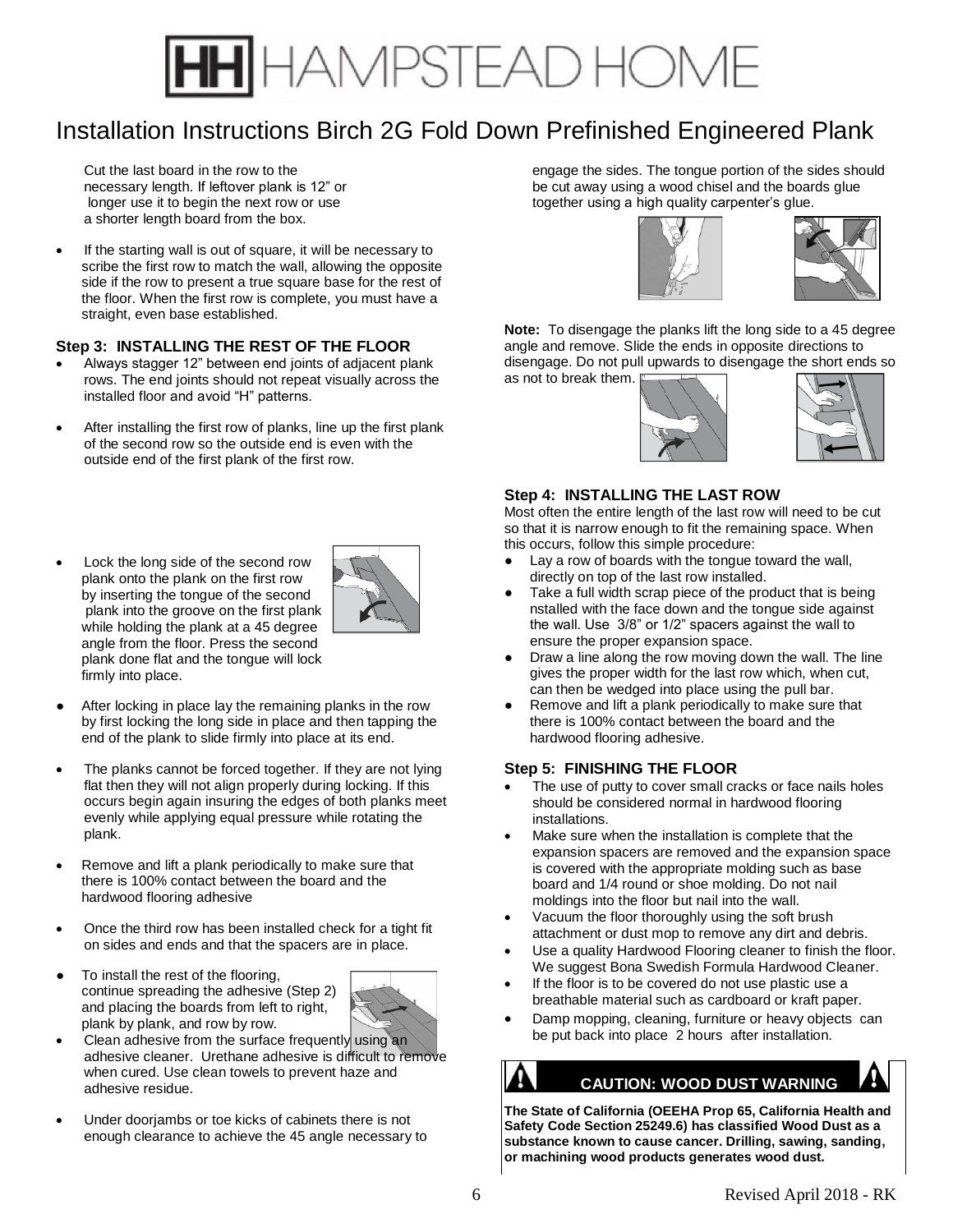# HAMPSTEAD HOME

# Installation Instructions Birch 2G Fold Down Prefinished Engineered Plank

#### **The State of Minnesota( Statute 1984 sections 144.495 and 325F.18 ) require all HDF and plywood sold or used in Minnesota meet the HUD Formaldehyde EmissionStandard 24 CFR Sections 3280.308 and 3280.406**.

Airborne wood dust may cause lung, upper respiratory tract, and eye and skin irritations. Some wood species may cause dermatitis and /or respiratory allergic reactions. The International Agency for Research on Cancer (IARC) has classified wood dust as a nasal carcinogen in humans. Wood dust can also cause a flammable or explosive hazard

#### **Precautionary Measures:**

- Recover dust for disposal. Sweep or vacuum dust for disposal or if power tools are used equip them with a dust collector.
- Avoid dust contact with an ignition source
- Avoid prolonged or repeated breathing of wood dust in air. If there are high levels of dust then use an NIOSH- designated dust mask.
- Avoid dust contact with eyes and skin
- **First Aid Measures:**
- If inhaled, move to fresh air. In case of contact flush eyes and skin with water. If irritation persists, call a physician.

#### **Please contact your dealer or distributor to request a Material Safety Data Sheet (MSDS)**

**IMPORTANT Note:** The information and data above is based on the experience of occupational health and safety professional. It comes from sources believed to be accurate or otherwise technically current. It is the user's responsibility to determine if this information is suitable for specific application and to follow any necessary safety precautions.

## **CARE GUIDE**

### **CLEANING YOUR FLOOR**

- Use a damp cloth to blot up spills and spots as soon as they happen. For tough spots such as oil, paint, markers, lipstick, ink, tar or cigarette marks, use acetone/nail polish remover then wipe with a damp cloth. Always avoid allowing liquids to stand on your floor.
- Vacuum, (using the hard floor attachment not the beater bar), dust mop or sweep the floor to minimize abrasive grit , debris, and dirt
- Occasionally wipe the floor with a damp mop or cloth
- Periodically clean the floor with a hardwood flooring cleaner, which is specially formulated for the finish. We recommend Bona Swedish Formula Hardwood Cleaner.
- **● Do not** use oil based, wax, and polish, strong ammoniated or abrasive cleaners, steel wool or scouring powder to clean the floor.
- **Do not** wash or wet-mop the floor with soap, water, oil soap detergent or any other liquid cleaning material. This could cause swelling warping, delamination and joint-line separation, and void the warranty.
- Do not use any type of buffing machine.

## **PROTECTING YOUR FLOOR**

- Use quality area rugs and doormats by outdoor entrance areas to prevent dirt, sand, grit and other substances such as oil, asphalt or driveway sealer from being tracked onto our floor. The rugs must be made of a breathable material to prevent moisture entrapment
- Sweep, dust, or vacuum the floor regularly to prevent accumulation of dirt or grit that can scratch or dull the floor finish.
- Use protective casters/caster cups or felt pads on the legs of furniture to prevent damage to the flooring. Use wide bearing leg bases, barrel type caster wheels, rubber rollers to minimize indentations and scratches from heavy objects. As a rule of thumb, the heavier the object, the wider the floor protector should be. Make certain to keep them clean and well maintained.
- Do not use rubber or foam backed plastic mats as they may discolor the floor. To prevent slippage use an approved vinyl rug underlayment
- Maintain a normal indoor relative humidity level between 35 and 55% and a temperature of  $60^{\circ}$ -80 $^{\circ}$  F throughout the year, to minimize the natural expansion and contraction of wood.

**Heating Season (Dry):** humidifier is recommended to prevent excess shrinkage due to low humidity levels. Wood stove and electric heat tends to create very dry conditions.

**Non-Heating Season (Wet):** An air conditioner or dehumidifier or periodically turning on your heating system can maintain humidity during the summer months. Avoid excessive exposure to water during periods of inclement weather.

- Avoid gouges or cuts in your floor from sharp objects. While your floor is one of the most wear resistant floors on the market, sharp or pointed objects can nevertheless damage it.
- Don't walk on your floor with stiletto-style heels, spiked shoes, or cleats; they may cause indentations in your floor.
- Keep pet's nails trimmed to minimize finish scratches. Rearrange area rugs and furniture periodically so the floor ages evenly. UV sunlight will soften the tone of different species of hardwood to varying degrees.
- Protect your floor from direct sunlight. Use curtains and UV resistant film on large glass doors and windows
- Use a dolly when moving heavy furniture or appliances. But first, put down a sheet of quarter inch plywood or Masonite to protect the floor and help prevent denting. Carpet or cardboard is not adequate to prevent surface compression scratches. Never try to slide or roll heavy objects across the floor to avoid denting.

## **REPAIRING YOUR FLOOR**

- Minor damage can be easily repaired with finishing putty available in blending colors.
- Retain several planks for future repairs.
- Major damage will require board replacement . If using the floating installation only , your floor can easily be disassembled to allow for replacement .

 To disengage the planks lift the long side to a 45 degree angle and remove. You may need to gently knock just above the joint.



Slide the ends in opposite directions to disengage. Do not pull upwards to disengage the short ends so as not to break them